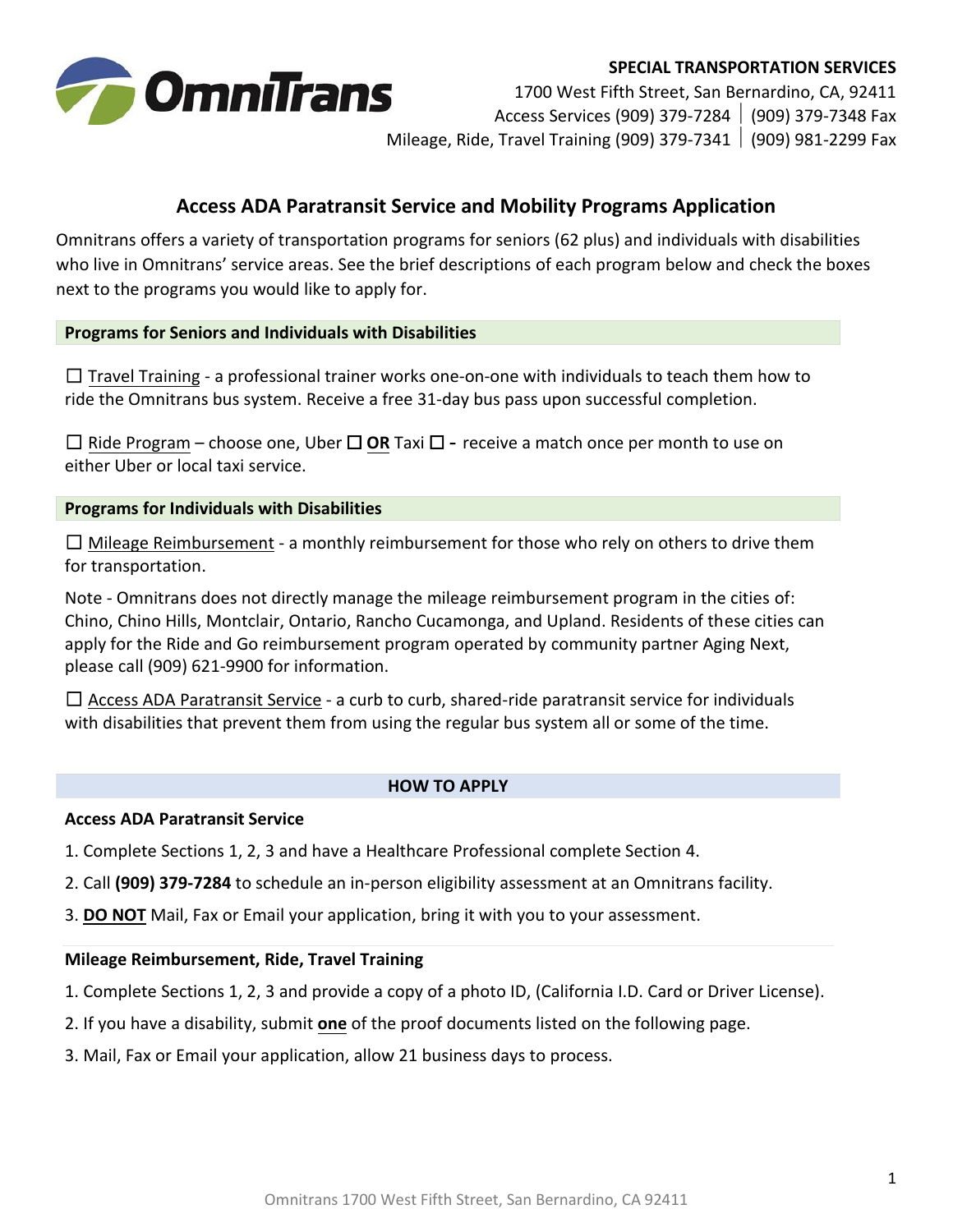# **Proof of Disability Documents (Submit One)**

- Valid ADA or reduced fare ID card issued by Omnitrans or another transit agency
- Benefits or Award letter from Supplemental Social Security
- In-House Support Services (IHSS) benefits letter
- VA Letter of Disability or Disabled Veteran ID
- Medicare Card (if under age 62)
- DMV disability placard receipt
- Healthcare Professional Verification, Page 5 (required for Access applicants)

### **Additional Information Regarding the Access ADA In-Person Assessment and Eligibility**

All Access ADA applicants are required to complete an in-person assessment with a Paratransit Eligibility Technician at an Omnitrans facility by appointment only. You will need to bring your completed application packet, including the Healthcare Professional Verification Section completed by a qualified licensed medical professional. The review process may take up to two hours in addition to your travel time, and free transportation to and from your assessment is available upon request.

During the assessment, the Paratransit Eligibility Technician will review your application and ask additional questions regarding your ability to use the regular bus system. You may be required to participate in a functional assessment outdoors in the community to further evaluate your abilities. You will receive your eligibility determination in writing within 21 days from the date your application is complete, which includes your in-person review and review of any additional information. You may be granted full eligibility (Unconditional), eligibility on a limited basis for specific conditions (Conditional), or for a temporary period (Temporary). Your photo will be taken during the in-person assessment and will be used on your ADA identification card if you are determined to be eligible.

Eligibility determinations are based solely on whether you have a disability which prevents you from riding the bus all or some of the time. Individuals who are determined to have the ability to ride the regular bus system for all trips will not receive eligibility for Access. If you disagree with your eligibility determination, you may select either a Level One or Level Two written appeal to Omnitrans within 60 days. In a Level One appeal, an Appeal Specialist independent of the Eligibility Department will review the documentation and any new information you provide which you feel is relevant. In a Level Two appeal, you can appear before an Appeal Review Panel to present information you feel should be taken into consideration. The panel's decision is final. For additional information regarding Omnitrans Access service, refer to the most recent version of the "Paratransit Policies for Persons with Disabilities" brochure.

Information that you provide will be used to determine eligibility for programs and is kept strictly confidential.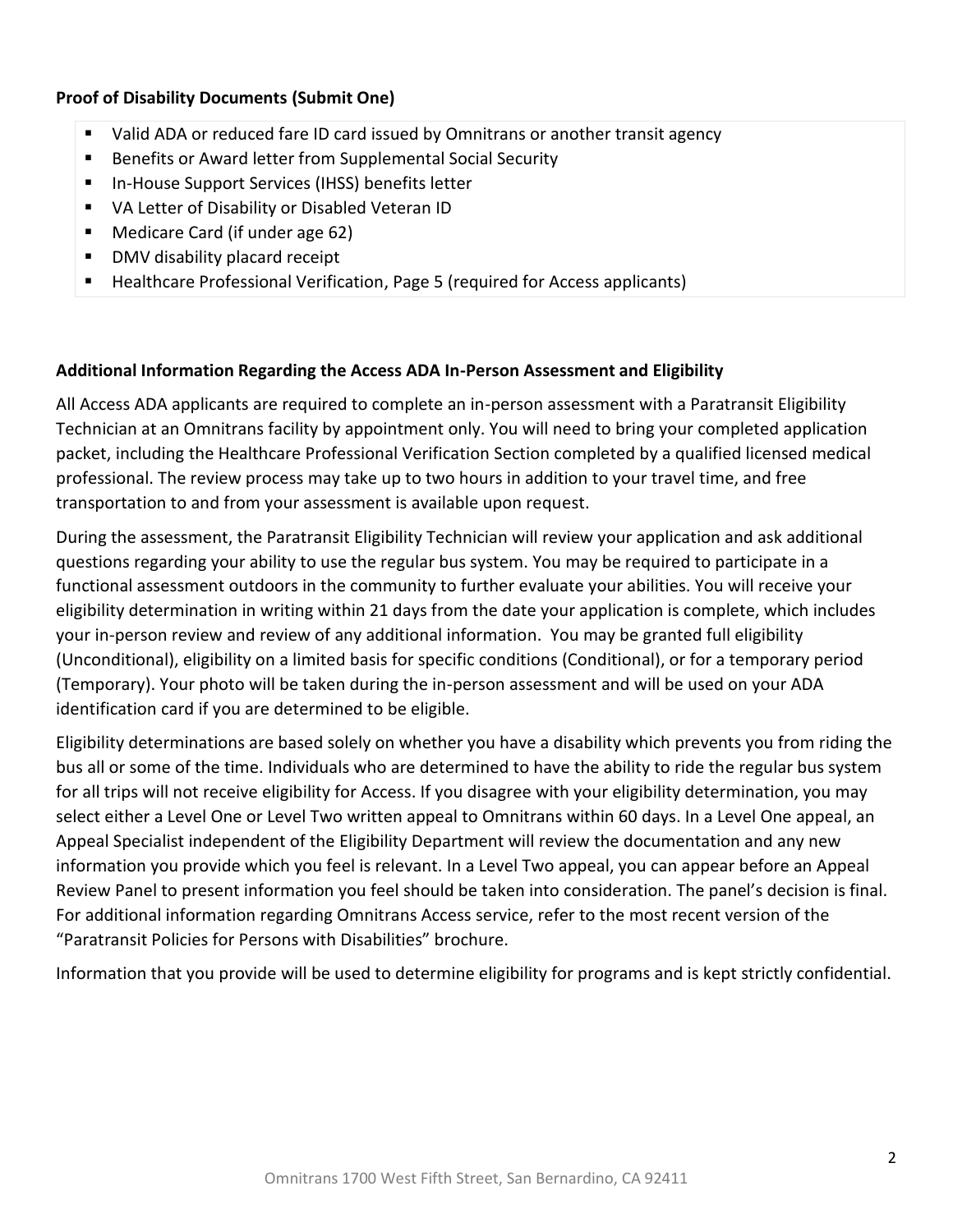#### **Section 1: APPLICANT INFORMATION**

| Birth Date (MM/DD/YY) _______/ _______/ ________ Age _________ [ Male [ Female                                                                                                                                                                                                                        |                                                      |                              |  |  |  |
|-------------------------------------------------------------------------------------------------------------------------------------------------------------------------------------------------------------------------------------------------------------------------------------------------------|------------------------------------------------------|------------------------------|--|--|--|
|                                                                                                                                                                                                                                                                                                       |                                                      |                              |  |  |  |
|                                                                                                                                                                                                                                                                                                       |                                                      |                              |  |  |  |
| Do you have a disability? $\Box$ Yes, permanent $\Box$ No $\Box$ Temporary, expected duration<br>Was your disability verified by a doctor? $\Box$ Yes, date verified___________ $\Box$ No<br>Is your disability military service-related? $\Box$ Yes, 30% or more $\Box$ Yes, less than 30% $\Box$ No |                                                      |                              |  |  |  |
| <b>Section 2: CURRENT MOBILITY INFORMATION</b>                                                                                                                                                                                                                                                        |                                                      |                              |  |  |  |
| Do you use any of the following? $\Box$ Walker (Can it be folded?) $\Box$ Yes $\Box$ No                                                                                                                                                                                                               |                                                      |                              |  |  |  |
| $\Box$ Power Scooter                                                                                                                                                                                                                                                                                  | $\Box$ Manual Wheelchair $\Box$ Electric Wheelchair  | $\Box$ Stroller-Type Chair   |  |  |  |
|                                                                                                                                                                                                                                                                                                       | Oxygen □ Prosthetics □ Crutches □ Braces             | $\Box$ Cane/White Cane       |  |  |  |
|                                                                                                                                                                                                                                                                                                       |                                                      |                              |  |  |  |
| Do you have any special communication needs (large print, Braille, TDD/California Relay, etc.)?                                                                                                                                                                                                       |                                                      |                              |  |  |  |
| Do you currently ride the regular bus system? $\Box$ Yes $\Box$ No $\Box$ Sometimes                                                                                                                                                                                                                   |                                                      |                              |  |  |  |
|                                                                                                                                                                                                                                                                                                       |                                                      |                              |  |  |  |
| What is or would be the most difficult part of riding the bus for you?                                                                                                                                                                                                                                |                                                      |                              |  |  |  |
| Are you or would you be able to get to the bus stop and board the bus without someone else's                                                                                                                                                                                                          |                                                      |                              |  |  |  |
| Do you know which bus routes serve your neighborhood and are closest to your home?                                                                                                                                                                                                                    |                                                      |                              |  |  |  |
| How would you describe the area where you live (steep hill, gradual hill, etc.)?                                                                                                                                                                                                                      |                                                      |                              |  |  |  |
| Do you live on the ground floor? $\Box$ Yes<br>How many steps are there at the entrance to your residence?<br>Are there sidewalks at your residence?<br>Is there a ramp at your residence?                                                                                                            | No<br>Yes $  \  $<br>No<br>Yes $\vert \ \vert$<br>No |                              |  |  |  |
| How did you hear about our programs?                                                                                                                                                                                                                                                                  |                                                      |                              |  |  |  |
| $\Box$ Outreach Event/ Resource                                                                                                                                                                                                                                                                       |                                                      | □ Social Worker/Case Manager |  |  |  |
| $\Box$ Family/Friends                                                                                                                                                                                                                                                                                 | $\Box$ Bus book                                      |                              |  |  |  |
| $\square$ Online                                                                                                                                                                                                                                                                                      | $\Box$ Other:                                        |                              |  |  |  |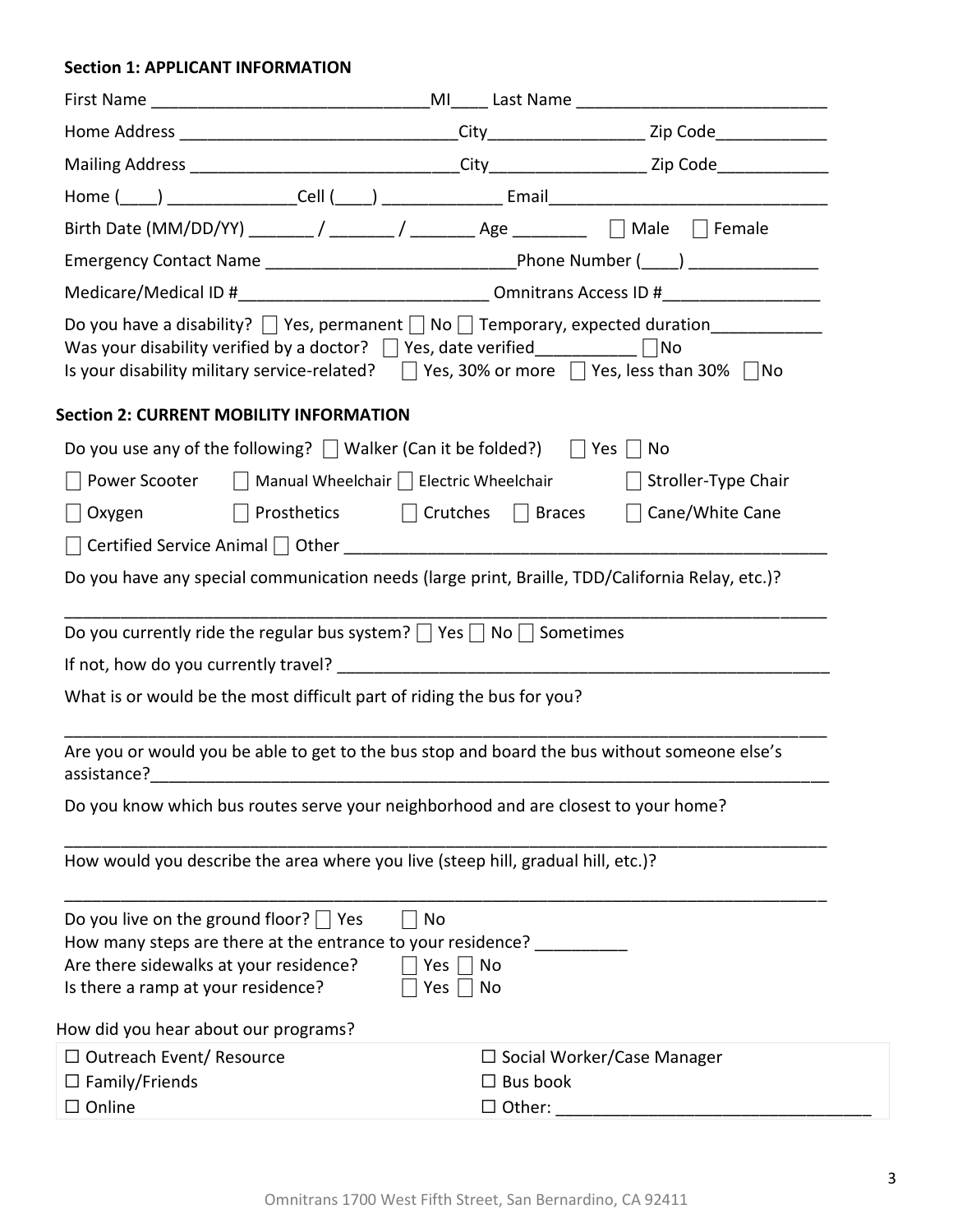# **Section 3: APPLICANT AGREEMENT**

# If Applying for Omnitrans Access ADA:

I have read and fully understand the eligibility process as described in the Omnitrans Access Paratransit Eligibility Guide included with this application. I agree that if I am certified for Omnitrans Access service, I will pay the exact fare, if required, for each trip. I agree to notify the Omnitrans Eligibility office of any changes in my status which may affect my eligibility to use the service. I also understand that failure to adhere to the Omnitrans Paratransit Policies and procedures will be grounds for revocation of my eligibility and the right to participate in the program. I have read and fully understand the conditions for service outlined in the Omnitrans Access Paratransit Policies and agree to abide by them.

### If Applying for Mileage Reimbursement Program, Taxi Ride Program, or Uber Ride Program:

I acknowledge that being driven by others is an inherently dangerous activity and that participation in these programs could involve some danger to my person or property, or the person or property of others. In consideration of my participation in the Mileage Reimbursement and/or Ride programs, I agree to indemnify and hold harmless Omnitrans, its officers, directors, agents, employees, and volunteers, as well as any and all organizations, agencies, or individuals who provide funding to or otherwise support the programs, from any and all claims, losses, and liabilities (including costs and attorney's fees) for damage due to property or injury or death to myself or others arising out of or in any way connected to my participation in the Mileage Reimbursement and/or Ride programs.

### For All Applicants:

I understand and agree to indemnify and hold harmless Omnitrans against all claims or liability for damages to any person, property, or personal injury as a result of my failure to equip or maintain the safety of the adaptive equipment or service animal that I require for mobility. I certify that the information provided in this application is true and correct. I understand that the information I am providing will be treated as confidential, will only be utilized to determine my initial and continuing eligibility for the programs, and will be retained as a permanent part of my file. I hereby authorize the release of verification information and any additional information to Omnitrans for the purpose of evaluating my eligibility to participate in the Access Program and/or other programs operated by Omnitrans Special Transportation Services.

I agree to abide by all Omnitrans policies, as communicated to me, including policies in program guidelines, and I acknowledge that my failure to abide by any program policy may result in the termination of services. I understand that it is the policy of Omnitrans to pursue any alleged or suspected instances of fraud. A "fraudulent claim" is committed when a false representation of a present or past fact is made by an Omnitrans consumer, member of his/her family, or unrelated person such as their caregiver or volunteer driver, which results in the release of funds. I understand that Omnitrans Special Transportation Services may at times revise the policies and forms used for programs, and I agree to abide by the most recent versions of all documents.

| <b>Applicant Signature</b>                                                                                              | Date    |
|-------------------------------------------------------------------------------------------------------------------------|---------|
|                                                                                                                         |         |
|                                                                                                                         |         |
| Name of person who helped fill out the application for the applicant.                                                   |         |
| Name<br>the contract of the contract of the contract of the contract of the contract of the contract of the contract of | Phone ( |
| Signature                                                                                                               | Date    |